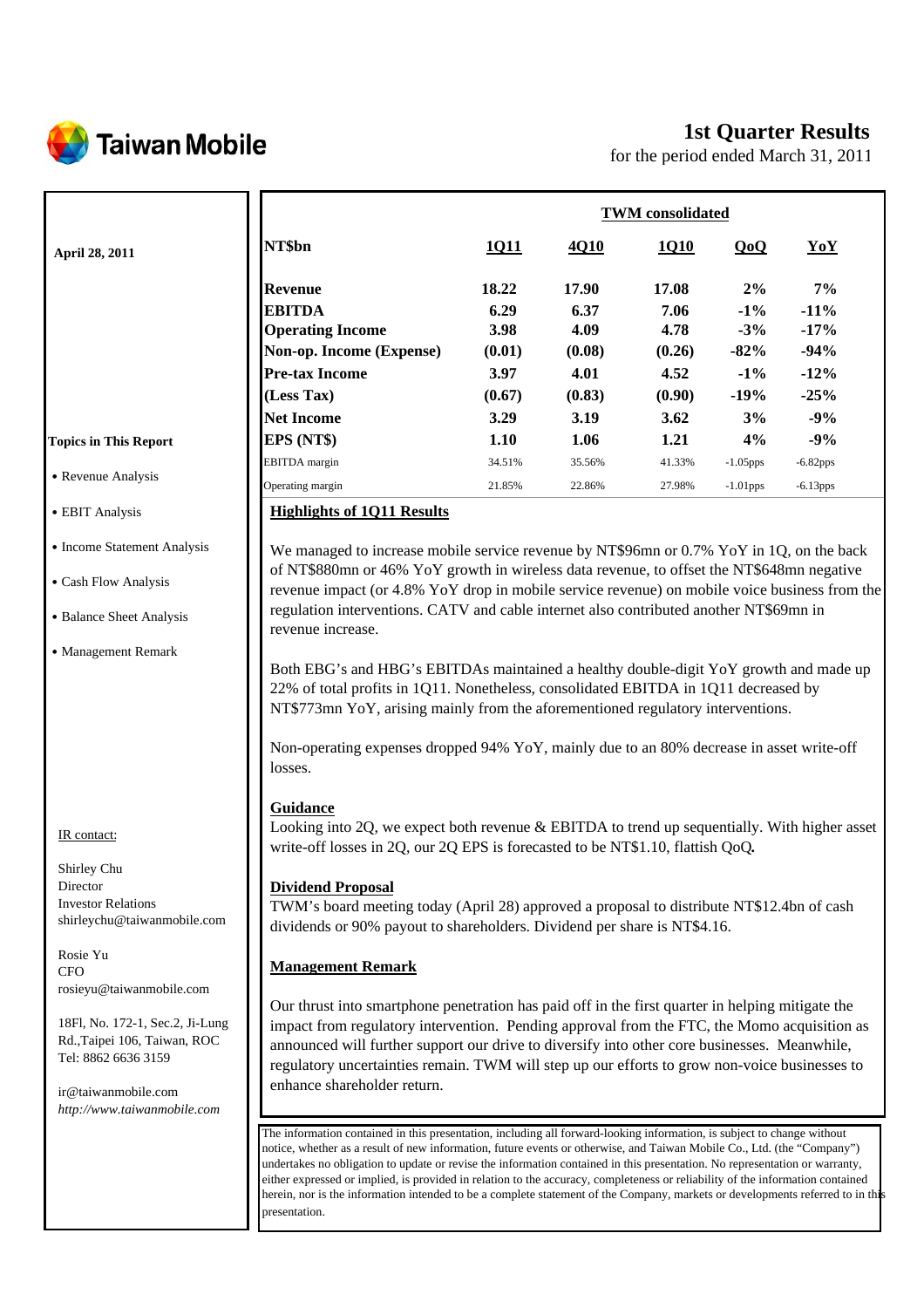

# **I. Revenue Analysis**

#### **Table 1. Key Operational Data**

| <b>Revenue (NT\$bn)</b>           | 1Q11  | 4Q10  | 1Q10  | QoQ    | YoY                                                                    |
|-----------------------------------|-------|-------|-------|--------|------------------------------------------------------------------------|
| CBG <sup>1</sup>                  | 14.37 | 14.05 | 13.51 | 2%     | 6%                                                                     |
| Mobile Service                    | 12.05 | 12.31 | 12.03 | $-2%$  | 0%                                                                     |
| -Voice                            | 9.37  | 9.91  | 10.19 | $-5%$  | $-8%$                                                                  |
| -VAS                              | 2.68  | 2.40  | 1.84  | 12%    | 46%                                                                    |
| IDD                               | 0.64  | 0.64  | 0.73  | 0%     | $-13%$                                                                 |
| Device Sales                      | 1.59  | 1.01  | 0.67  | 57%    | 136%                                                                   |
| <b>EBG</b>                        | 2.41  | 2.44  | 2.24  | $-1\%$ | 8%                                                                     |
| Mobile Service                    | 0.96  | 1.04  | 0.92  | $-7%$  | 5%                                                                     |
| Fixed-line                        | 0.87  | 0.87  | 0.85  | 0%     | 2%                                                                     |
| ISR & Others                      | 0.57  | 0.53  | 0.47  | 9%     | 22%                                                                    |
| <b>HBG</b>                        | 1.45  | 1.46  | 1.39  | $0\%$  | 4%                                                                     |
| - Pay-TV related                  | 1.04  | 1.04  | 1.01  | 0%     | 3%                                                                     |
| - Broadband                       | 0.22  | 0.21  | 0.18  | 4%     | 22%                                                                    |
| - Content $&$ others <sup>1</sup> | 0.20  | 0.21  | 0.21  | $-4%$  | $-2\%$                                                                 |
|                                   | 1Q11  | 4Q10  | 1Q10  | QoQ    | YoY                                                                    |
|                                   |       |       |       |        |                                                                        |
| <b>Mobile Subscribers (K)</b>     | 6,417 | 6,399 | 6,391 | 0%     |                                                                        |
| 2G                                | 1,881 | 1,994 | 2,511 | $-6%$  |                                                                        |
| 3G                                | 4,536 | 4,405 | 3,880 | 3%     |                                                                        |
| - Data card                       | 281   | 264   | 218   | 6%     |                                                                        |
| <b>Monthly Churn</b>              | 1.7%  | 1.8%  | 1.8%  |        |                                                                        |
| MOU(bn)                           | 3.50  | 3.57  | 3.60  | $-2\%$ |                                                                        |
| ARPM (NT\$)                       | 3.88  | 3.90  | 3.74  | 0%     |                                                                        |
| Pay-TV Subs (K)                   | 570   | 566   | 555   | $1\%$  |                                                                        |
| Cable Broadband Subs (K)          | 142   | 137   | 121   | 4%     |                                                                        |
|                                   | 1Q11  | 4Q10  | 1Q10  | QoQ    |                                                                        |
| <b>Wireless</b>                   |       |       |       |        |                                                                        |
| ARPU (NT\$)                       | 707   | 726   | 703   | $-3%$  | $0\%$<br>$-25%$<br>17%<br>29%<br>$-3%$<br>4%<br>3%<br>18%<br>YoY<br>1% |

| ARPU (NTS)                    | 707 | 726 | 703 | $-3\%$ | $1\%$  |
|-------------------------------|-----|-----|-----|--------|--------|
| MOU per sub<br>(minute/month) | 182 | 186 | 188 | $-2\%$ | $-3%$  |
| <b>Cable MSO</b>              |     |     |     |        |        |
| Monthly Subscription (NT\$)   | 506 | 510 | 511 | $-1\%$ | $-1\%$ |
| Broadband ARPU (NT\$)         | 516 | 509 | 501 | $1\%$  | 3%     |
| Blended $ARPU2 (NT$)$         | 735 | 735 | 715 | $0\%$  | 3%     |

1. Ezpeer's financials were included in CBG's P&L since January 2010, on a pro forma basis.

2. Cable TV & broadband related revenue (excluding content agency) divided by its CATV subscriber number

#### Revenue Analysis

#### *CBG:*

In 1Q11, mobile voice revenue YoY decline enlarged to 8% from 5% a quarter ago, due to the F2M tariff cut implemented starting this year. Thanks to the strong wireless data revenue increase offsetting mobile voice revenue softness, mobile service revenue remained flattish from a year ago.

Our wireless data revenue growth rate accelerated to 46% YoY in 1Q, outperforming our peers and expectations. This is supported by an 86% YoY increase in mobile internet access revenue, stemming from a 55% YoY rise in data APRU and a 25% YoY increase in the number of active data users. As a result, TWM reported the highest ARPU amongst the big three. IDD business in 1Q, however, was lackluster attributable to intense competition.

## *EBG:*

EBG mobile revenue was up 8% YoY, attributed to a growing enterprise subscriber base and a rising roaming revenue. Enterprise customers' fixed-line revenue grew 2% from a year ago, due to a pick-up in internet/data/access business. ISR and other revenues, while currently representing some 20% of EBG's revenue, are quite volatile.

## *HBG:*

The price caps on basic TV monthly subscription in New Taipei City and Yilan County were downward adjusted by local governments in 2011, leading to a slight YoY dip in CATV subscription ARPU. The pay-TV related revenue, however, managed to grow 3% YoY from the expansion in subscriber base.

Broadband's double digit revenue growth resulted from an 18% and 3% YoY increase in subscribers and ARPU, respectively. Broadband APRU enhancement was underway with 65% of our newly acquired broadband customers subscribing to 10Mbps or above services in this quarter, up from 56% in 4Q10. DTV penetration reached 5.3% at the end of 1011,

generating around NT\$170 in ARPU.

By selling more services into the same pay-TV household, HBG's blended APRU showed a 3% YoY increase in 1Q11.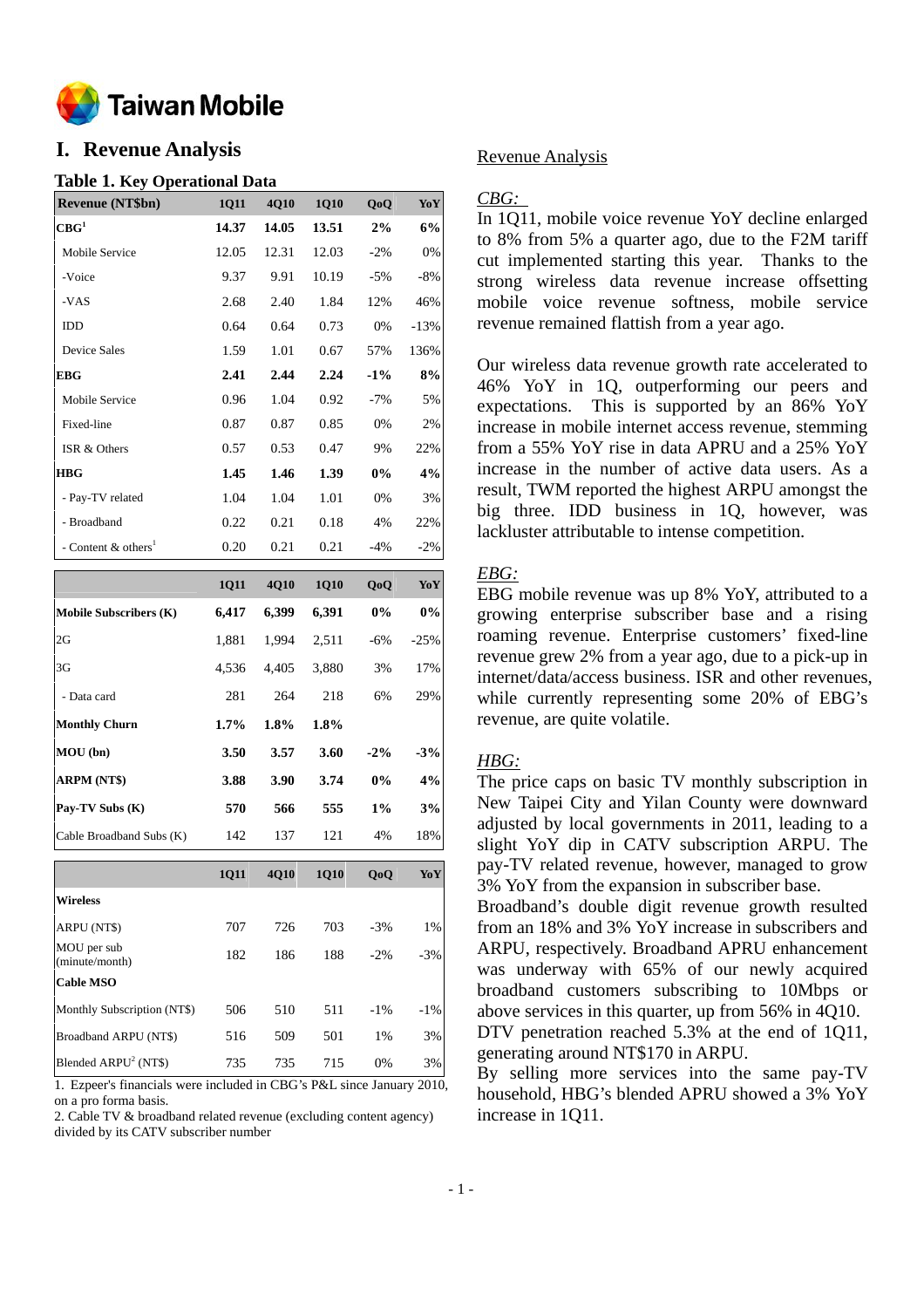

# **II. EBIT Analysis**

## **Table 2. EBIT Breakdown**

| NT\$bn        | 1Q11  | 4Q10  | 1Q10  | QoQ     | Yo Y    |
|---------------|-------|-------|-------|---------|---------|
| <b>EBITDA</b> | 6.29  | 6.37  | 7.06  | $-1\%$  | $-11%$  |
| $-CBG$        | 4.92  | 5.02  | 5.86  | $-2\%$  | $-16%$  |
| - EBG         | 0.61  | 0.62  | 0.52  | $-1\%$  | 16%     |
| - HBG         | 0.75  | 0.72  | 0.67  | 5%      | 12%     |
| Margin        | 34.5% | 35.6% | 41.3% | $-1.1%$ | $-6.8%$ |
| $-CBG$        | 34.3% | 35.8% | 43.4% | $-1.5%$ | $-9.1%$ |
| - EBG         | 25.3% | 25.3% | 23.4% | 0.0%    | 1.8%    |
| $-$ HBG       | 51.9% | 49.6% | 48.5% | 2.4%    | 3.4%    |
| D&A           | 2.31  | 2.27  | 2.28  | $1\%$   | $1\%$   |
| $-CBG$        | 1.96  | 1.94  | 1.99  | 1%      | $-1%$   |
| - EBG         | 0.18  | 0.17  | 0.12  | 9%      | 48%     |
| - HBG         | 0.12  | 0.12  | 0.13  | 2%      | $-4%$   |
| <b>EBIT</b>   | 3.98  | 4.09  | 4.78  | $-3%$   | $-17%$  |
| - CBG         | 2.96  | 3.08  | 3.87  | $-4%$   | $-24%$  |
| $-$ EBG       | 0.43  | 0.45  | 0.40  | $-5%$   | 6%      |
| - HBG         | 0.63  | 0.60  | 0.55  | 5%      | 16%     |

## **Table 3. Non-operating Item**

| NT\$bn                   | 1011   | <b>4010</b> | <b>1010</b> | 0 <sub>0</sub> | YoY    |
|--------------------------|--------|-------------|-------------|----------------|--------|
| <b>Non-Operating</b>     | (0.01) | (0.08)      | (0.26)      | $-82%$         | $-94%$ |
| -Net Interest<br>Expense | (0.06) | (0.05)      | (0.08)      | 21%            | $-17%$ |
| - Write-off Loss         | (0.06) | (0.16)      | (0.30)      | $-62\%$        | $-80%$ |
| -Others                  | 0.11   | 0.13        | 0.12        | $-16%$         | $-7%$  |

## EBITDA Analysis

For the quarter, the company's increased smartphone subsidies were largely offset by strong data revenue growth and savings from G&A. Nonetheless, CBG's EBITDA still reported a decline attributing mainly to the mandatory tariff cut and lower F2M tariff regulated by NCC.

For 1Q11, both EBG's and HBG's EBITDAs maintained a healthy double-digit YoY growth and made up 22% of total profits.

EBG's 1Q11 profit growth is underpinned by rising enterprise mobile and roaming revenue, coupled with contained expenses.

HBG's profit rise came from 1) better economies of scale sending its EBITDA margin to a new high of 51.9% and 2) higher blended ARPU as explained in the previous page.

## Non-Operating Item Analysis

Non-operating expenses dropped 94% YoY, mainly due to an 80% decrease in asset write-off losses. Despite a sequential drop in gross debt in 1Q11, net interest expense rose from a quarter ago as an interest revenue of NT\$24mn resulted from a corporate income tax refund was booked in 4Q10.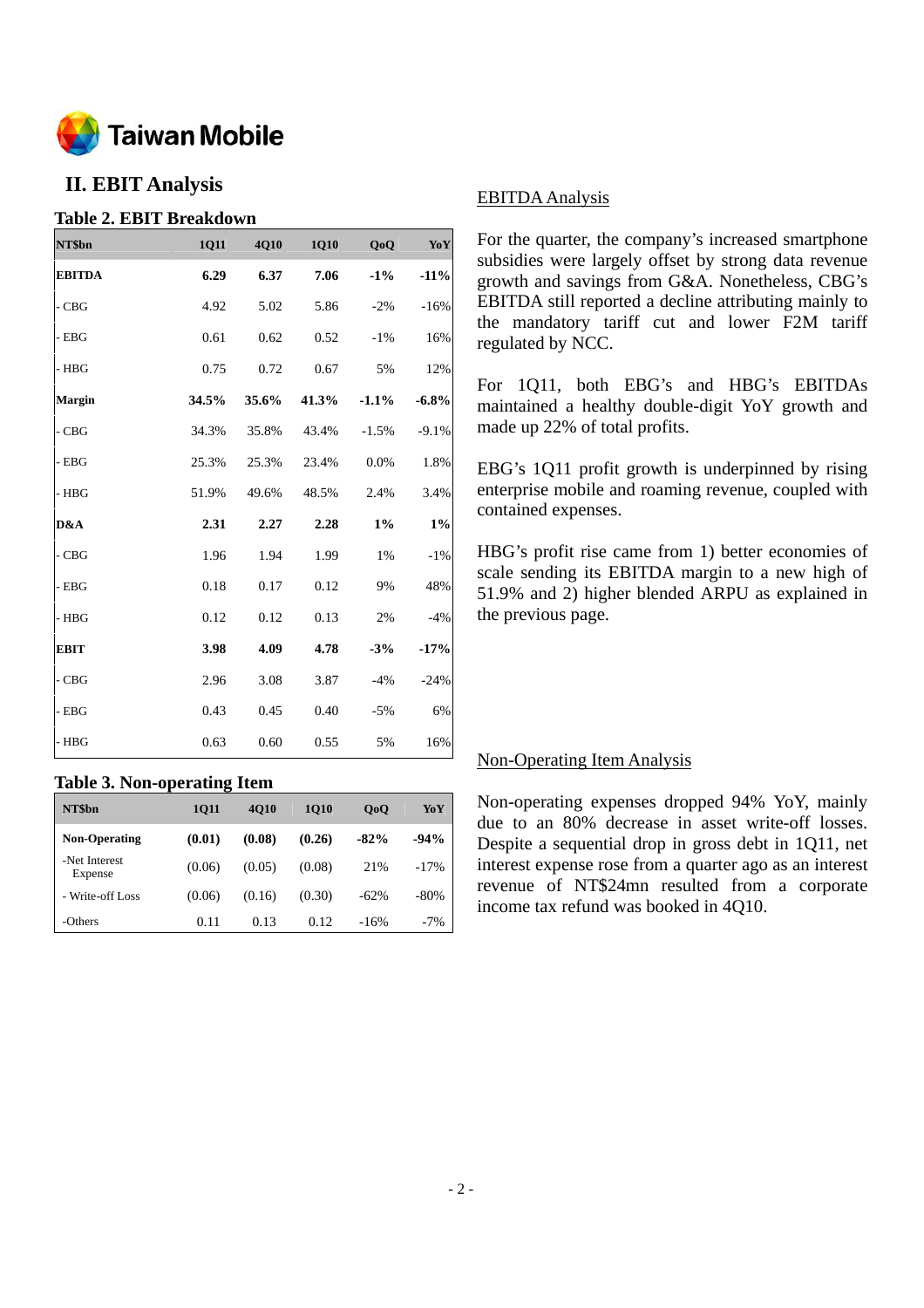

# **III. Income Statement Analysis**

#### **Table 4. 1Q Consolidated Results vs. Forecast**

| NT\$bn                        | <b>1011</b><br><b>Actual</b> | 2011<br><b>Forecast</b> | $%$ of<br><b>Forecast</b><br><b>Achieved</b> |
|-------------------------------|------------------------------|-------------------------|----------------------------------------------|
| Revenue                       | 18.22                        | 73.96                   | 25%                                          |
| Service Revenue <sup>1</sup>  | 16.60                        | 67.52                   | 25%                                          |
| <b>Handset Sales</b>          | 1.62                         | 6.44                    | 25%                                          |
| <b>Operating Income</b>       | 3.98                         | 16.29                   | 24%                                          |
| Non-op. Income (Expense)      | (0.01)                       | (0.54)                  | 3%                                           |
| <b>Asset Write-off Losses</b> | (0.06)                       | (0.61)                  | 10%                                          |
| Pre-tax Income                | 3.97                         | 15.76                   | 25%                                          |
| (Less Tax)                    | (0.67)                       | (2.68)                  | 25%                                          |
| <b>Net Income</b>             | 3.29                         | 13.08                   | 25%                                          |
| EPS (NT\$)                    | 1.10                         | 4.57                    | 24%                                          |
| <b>EBITDA</b>                 | 6.29                         | 25.77                   | 24%                                          |
| <b>EBITDA</b> margin          | 34.5%                        | 34.8%                   |                                              |

1. Total revenue deducted handset sales revenue.

#### **Table 5. Income Statement**

| NT\$bn                       | <b>1011</b> | <b>4010</b> | <b>1Q10</b> |
|------------------------------|-------------|-------------|-------------|
| Revenue                      | 18.22       | 17.90       | 17.08       |
| Service Revenue <sup>1</sup> | 16.60       | 16.87       | 16.41       |
| <b>Operating Cost</b>        | 10.91       | 10.33       | 8.80        |
| <b>Operating Expenses</b>    | 3.33        | 3.48        | 3.50        |
| <b>EBITDA</b>                | 6.29        | 6.37        | 7.06        |
| <b>Operating Income</b>      | 3.98        | 4.09        | 4.78        |
| Non-op. Income<br>(Expense)  | (0.01)      | (0.08)      | (0.26)      |
| Pre-tax Income               | 3.97        | 4.01        | 4.52        |
| (Less Tax)                   | (0.67)      | (0.83)      | (0.90)      |
| <b>Net Income</b>            | 3.29        | 3.19        | 3.62        |
| EPS (NT\$)                   | 1.10        | 1.06        | 1.21        |

1. Total revenue deducted handset sales revenue.

## Income Statement Analysis

1Q11 consolidated revenue and EBITDA surpassed our expectation and achieved 25% and 24% of full-year guidance, respectively, mainly due to better-than-expected wireless data revenue as well as higher-than-expected handset sales. Separately, 1Q11 non-operating expenses also came in less than guidance, due to fewer-than-expected asset write-off losses. As such, our net profit achieved 25% of full-year guidance. However, full-year write-off losses will stay as guided.

Despite a combined NT\$648mn negative revenue impact (or 4.8% YoY drop in mobile service revenue) on mobile voice business from the regulation interventions in 1Q11, we still managed to increase mobile service revenue by NT\$96mn or 0.7% YoY, on the back of NT\$880mn or 46% YoY growth in wireless data revenue. CATV and cable internet also contributed another NT\$69mn in revenue increase.

Consolidated EBITDA in 1Q11 decreased by NT\$773m YoY, arising mainly from the aforementioned regulatory interventions.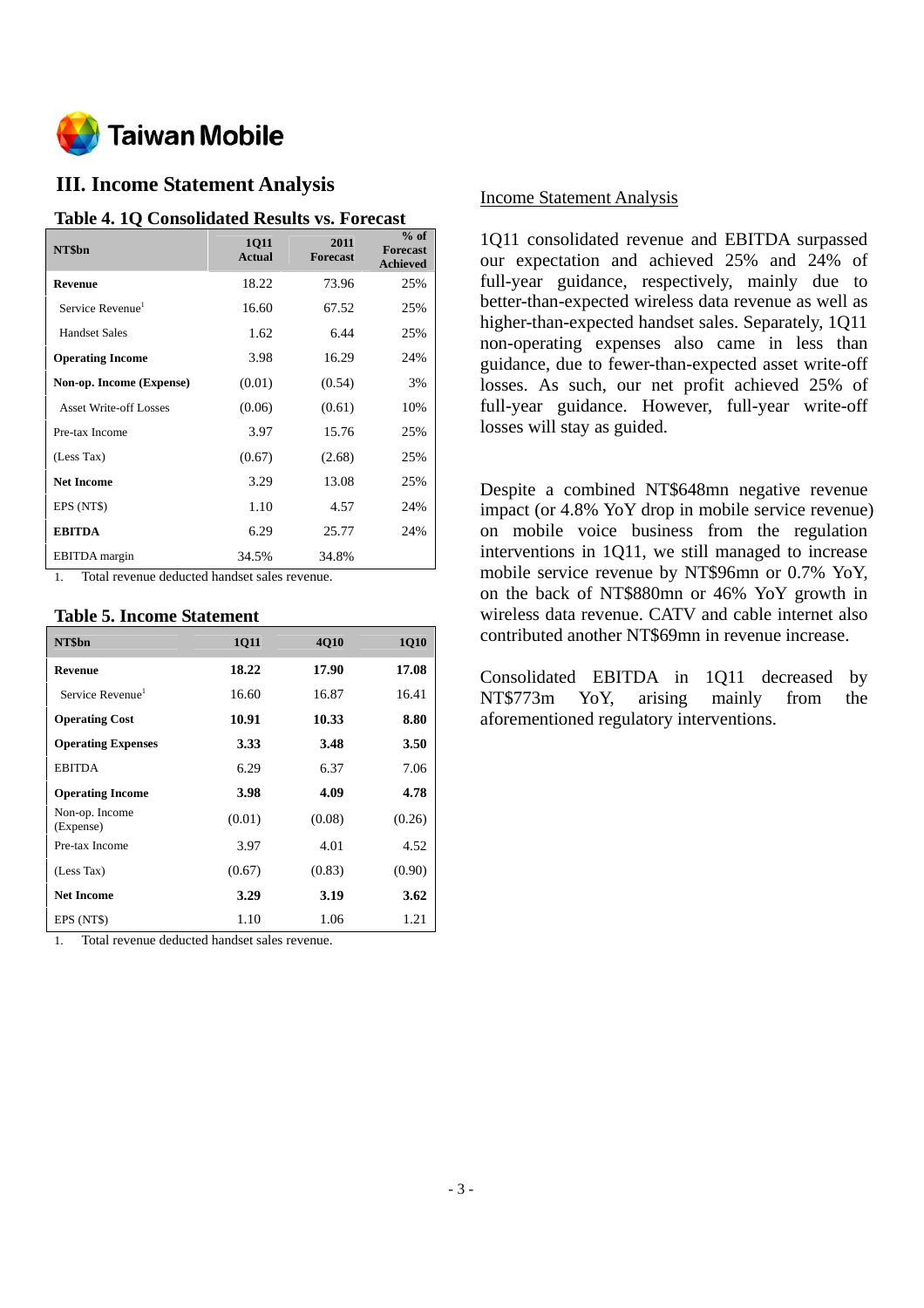

# **IV. Cash Flow Analysis**

### **Table 6. Cash Flow**

| NT\$bn                                  | <b>1Q11</b> | 4Q10   | 1Q10   |
|-----------------------------------------|-------------|--------|--------|
| Total Op Sources/(Uses) <sup>1</sup>    | 6.00        | 7.63   | 7.90   |
| <b>Consolidated Net Income</b>          | 3.29        | 3.18   | 3.62   |
| Depreciation                            | 2.02        | 2.00   | 2.01   |
| Amortization                            | 0.29        | 0.27   | 0.28   |
| Changes in Working Capital              | 0.15        | 1.87   | 1.50   |
| <b>Asset Write-off Add-backs</b>        | 0.06        | 0.16   | 0.30   |
| Other Add-backs                         | 0.18        | 0.14   | 0.20   |
|                                         |             |        |        |
| <b>Net Investing Sources/(Uses)</b>     | (1.48)      | (1.53) | (1.49) |
| Capex                                   | (1.28)      | (1.40) | (1.46) |
| Deferred charges (Increase)             | (0.20)      | (0.05) | (0.02) |
| Divestment (Acquisition) $\&$<br>Others | (0.00)      | (0.07) | (0.01) |
|                                         |             |        |        |
| <b>Net Financing Sources/(Uses)</b>     | (4.64)      | (2.80) | (6.45) |
| Short-Term Borrowings                   | (1.84)      | (5.30) | (5.65) |
| <b>Commercial Paper Payable</b>         | (0.50)      | 0.20   | (0.80) |
| Long-Term Bank Loan                     | (2.30)      | 2.30   | 0.00   |
|                                         |             |        |        |
|                                         |             |        |        |
| <b>Net Cash Position Chg.</b>           | (0.12)      | 3.30   | (0.04) |

1. Inclusive of cash flow for cash management.

#### **Table 7. Capex & FCF**

| NT\$bn                | <b>1011</b> | 4Q10 | <b>1Q10</b> |
|-----------------------|-------------|------|-------------|
| <b>Cash Capex</b>     | 1.28        | 1.40 | 1.46        |
| - Mobile              | 0.89        | 0.78 | 1.03        |
| - Fixed-line          | 0.34        | 0.57 | 0.28        |
| - Cable MSO           | 0.06        | 0.06 | 0.15        |
| % of Revenue          | 7%          | 8%   | 9%          |
| <b>Free Cash Flow</b> | 4.71        | 6.23 | 6.44        |

#### Cash Flow Analysis

Operating cash flow for the quarter decreased by NT\$1.6bn QoQ due to a reduction in payables. In addition to the aforementioned reason, a drop in EBITDA also resulted in a YoY decline in 1Q11 operating cash flow.

1Q11 investing cash outflow was similar to previous levels, on the back of stable capex.

The NT\$4.64bn debt repayment was the main cash outflow for financing activities during the quarter.

#### Capex and Free Cash Flow Analysis

Cash capex was on track and accounted for 7% of total revenue in 1Q. We estimate group capex to be more back-end loaded and the full-year capex guidance of NT\$6.4bn to remain unchanged.

The decline in operating cash flow in 1Q11 led to free cash flow decreasing to NT\$4.71bn, translating into an annualized yield of 7.2%.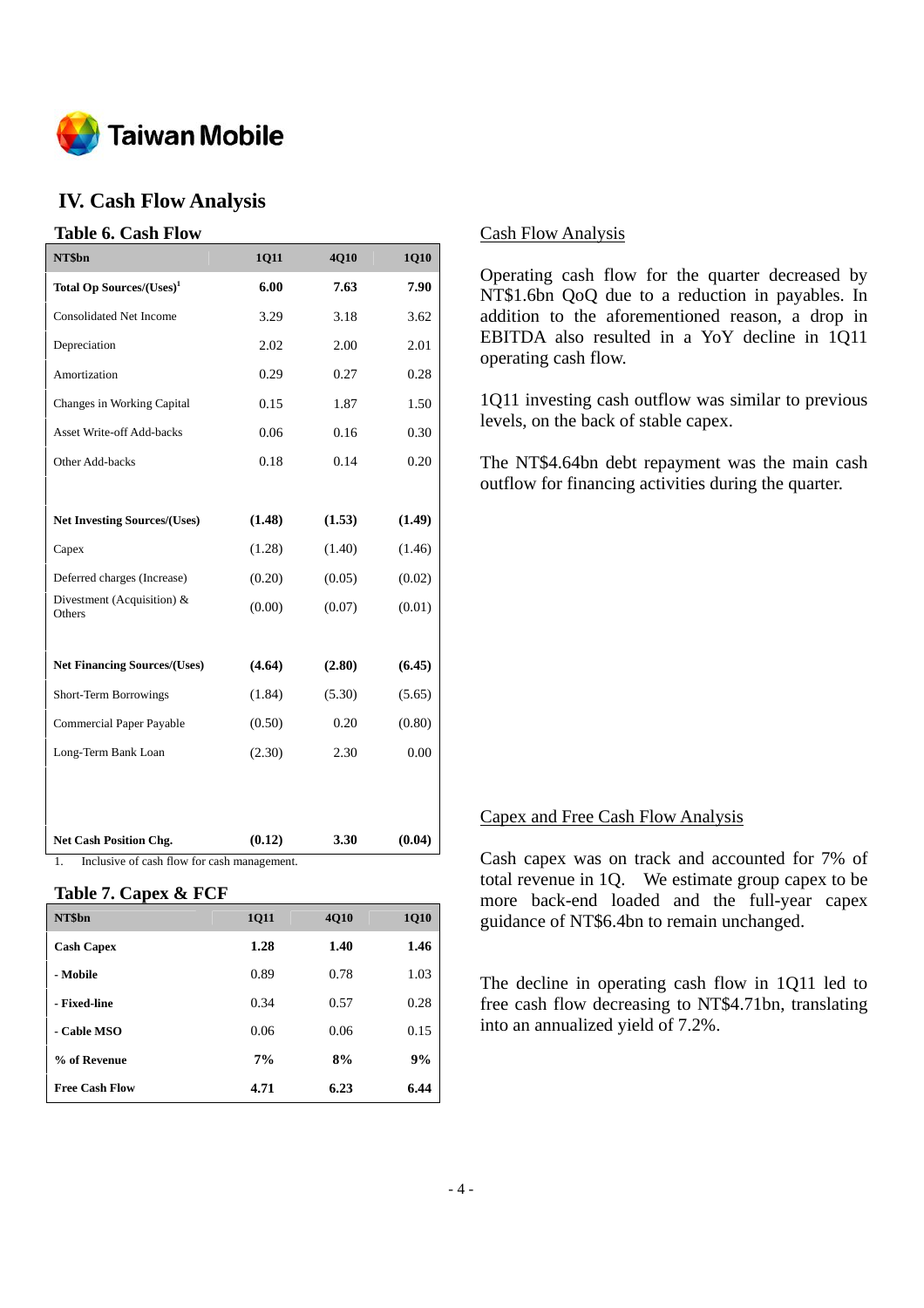

# **V. Balance Sheet Analysis**

#### **Table 8. Balance Sheet**

| NT\$bn                                                  | <b>1Q11</b> | 4Q10    | 1Q10    |
|---------------------------------------------------------|-------------|---------|---------|
| <b>Total Assets</b>                                     | 84.44       | 85.48   | 84.43   |
| <b>Current Assets</b>                                   | 15.66       | 15.24   | 11.49   |
| - Cash & Cash Equivalents                               | 5.93        | 6.05    | 2.96    |
| -Available-for-Sale Financial Asset                     | 0.20        | 0.20    | 0.17    |
| - Inventories                                           | 2.00        | 1.13    | 0.66    |
| - Other Current Assets                                  | 7.53        | 7.86    | 7.71    |
| Long-Term Investment                                    | 3.19        | 3.20    | 3.20    |
| Property and Equipment                                  | 42.33       | 43.61   | 45.48   |
| <b>Intangible Assets</b>                                | 20.11       | 20.35   | 20.98   |
| <b>Other Assets</b>                                     | 3.15        | 3.08    | 3.27    |
| <b>Liabilities</b>                                      | 30.25       | 34.58   | 28.74   |
| <b>Current Liabilities</b>                              | 21.16       | 23.23   | 19.68   |
| - ST Debts/Commercial Paper Payable                     | 1.36        | 3.70    | 1.15    |
| - Other Current Liabilities                             | 19.80       | 19.53   | 18.53   |
| Long-Term Borrowings                                    | 8.00        | 10.30   | 8.00    |
| <b>Other Liabilities</b>                                | 1.09        | 1.05    | 1.06    |
| <b>Shareholders' Equity</b>                             | 54.19       | 50.90   | 55.69   |
| -Paid-in Capital                                        | 38.01       | 38.01   | 38.01   |
| -Capital Surplus                                        | 12.43       | 12.43   | 12.43   |
| -Legal Reserve                                          | 15.33       | 15.33   | 13.94   |
| -Treasury Shares                                        | (31.89)     | (31.89) | (31.89) |
| -Un-appropriated Earnings*                              | 2.27        | 2.27    | 2.27    |
| -Special Reserve                                        | 0.82        | 0.82    | 3.35    |
| -Retained Earnings & Others<br>*: excluding YTD profits | 17.21       | 13.93   | 17.58   |

**Table 9. Ratios** 

|                           | <b>1011</b> | <b>4010</b> | <b>1Q10</b> |
|---------------------------|-------------|-------------|-------------|
| <b>Current Ratio</b>      | 74%         | 66%         | 58%         |
| Interest Coverage (x)     | 56.8        | 49.1        | 57.9        |
| <b>Net Debt to Equity</b> | 6%          | 16%         | 11%         |
| Net Debt to EBITDA $(x)$  | 0.13        | 0.29        | 0.23        |
| <b>ROE</b> (annualized)   | 25%         | 26%         | 27%         |
| <b>ROA</b> (annualized)   | 16%         | 15%         | 17%         |

#### Balance Sheet Analysis

Cash balance at the end of 1Q11 remained stable from the previous quarter while inventories were up as a result of more smartphone procurements. Our smartphone sales volume rose 1.8x YoY and 27% QoQ in the quarter.

Net PP&E balance at the end of 1Q11 continued trending down, with depreciation and asset write-off higher than capex. 2G's net book value was reduced to NT\$12.44bn, while 3G's rose to NT\$12.46bn as of the end of 1Q11. The net PP&E balance consists of \$35.9bn in mobile, \$4.5bn in fixed network and \$1.9bn in cable-TV assets.

Gross debt balance fell to NT\$9.36bn due to a NT\$4.64bn debt repayment in the quarter. That made net debt further decline to NT\$3.43bn.

#### Ratio Analysis

Current ratio's further rise was from a reduction in short-term debts which also improved net debt to EBITDA and net debt to equity ratios.